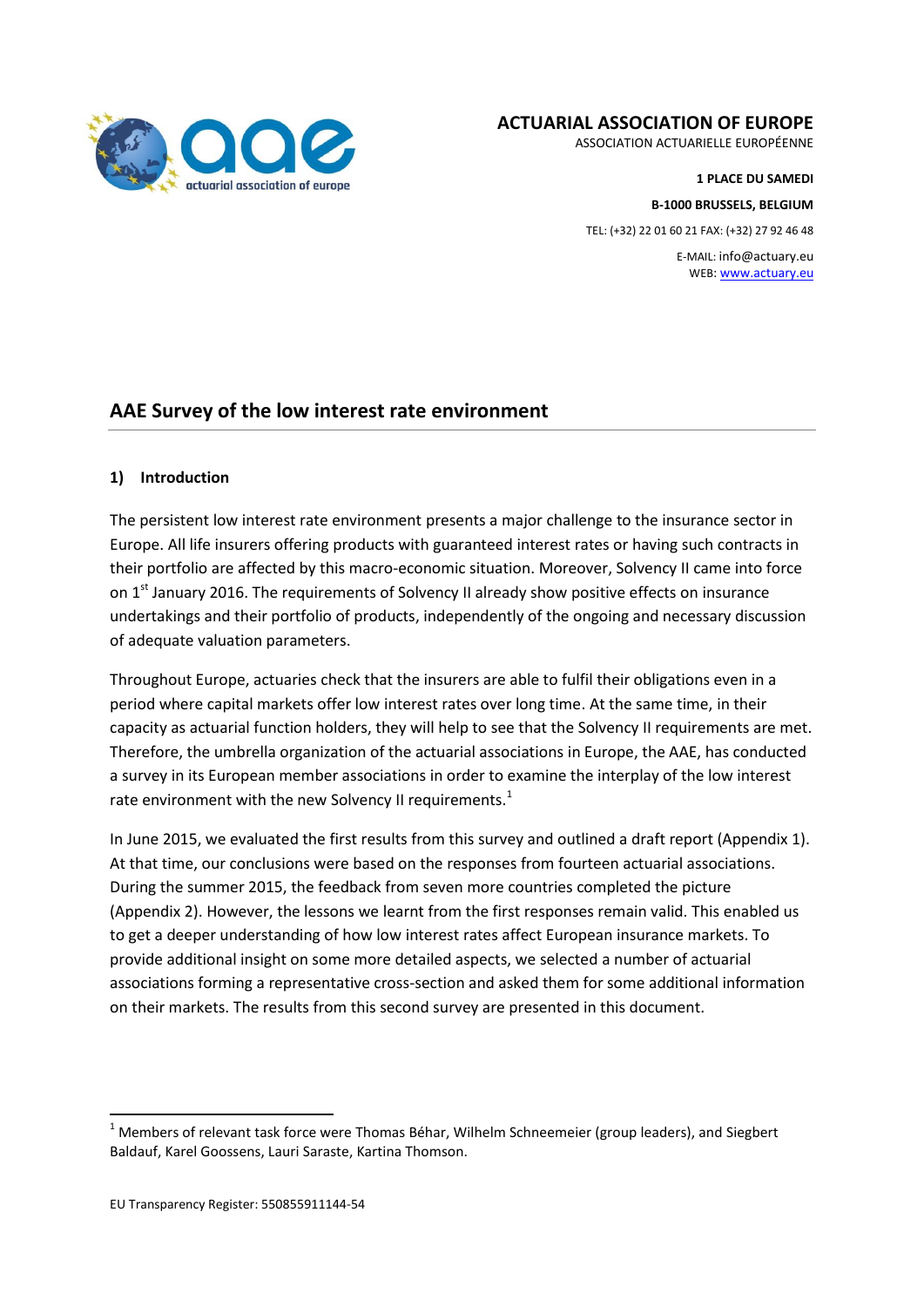## **2) Results from the survey**

#### *a) Structure of business in European markets*

For a better understanding of the facts presented in the following paragraphs, let us first recall some basic information on the business structure in the markets that participated in our second survey. Comparing the average guaranteed interest in inforce business with the highest guaranteed interest rate in new business shows a very significant reduction of the interest rate level in all markets (Figure  $1)^2$ .

In all countries, there is a strong tendency towards new products compliant with Solvency II requirements. The guaranteed interest rates vary mostly between 0.5% and 2.0%. It is interesting to note that within the UK life insurance market, almost all new long-term savings business is unit linked, with no guaranteed growth rates and no guaranteed annuity rates at retirement. Also note that in Germany, the guaranteed interest will be 0.9% in new business from  $1<sup>st</sup>$  January 2017 on. Moreover, Denmark has seen up to 16% guaranteed interest rates in the 1970ies, but most of them have run out by now.

In the light of low interest rates, another quantity of interest is the proportion of single and regular premiums in new business (Figure 2) and the average term to maturity in inforce business (Figure 3).

#### *b) Different types of substantial interest rate guarantees*

On closer inspection, there are basically eight types of substantial interest rate guarantees emerging within European markets:

- Type 1 Substantial interest rate guarantees granted without possibility to change the terms and conditions of existing contracts
- Type 2 Substantial interest rate guarantees granted without possibility to change the terms and conditions of existing contracts plus additional guarantees by options for business in force
- Type 3 Substantial interest rate guarantees where, from the strictly legal point of view, the terms and conditions of existing contracts may be changed, without that this would be exercised in practice
- Type 4 Substantial interest rate guarantees granted with possibility to change the terms and conditions of existing contracts in consideration of a floor, a criterion for depreciation etc.
- Type 5 Substantial interest rate guarantees that can be changed within a supervisory process (last exit)
- Type 6 Substantial interest rate guarantees backed by sponsor support (e.g. in pensions business)

1

<sup>&</sup>lt;sup>2</sup> Note that some values differ from the values that EIOPA published in its financial stability report for December 2015 (Section 5.3. *Maximum Guaranteed Interest Rate in Europe as of September 2015*). While EIOPA is reporting the maximum guaranteed interest rate by legislation, hence the value defined by the national authorities, we have been interested in the values observed in the markets.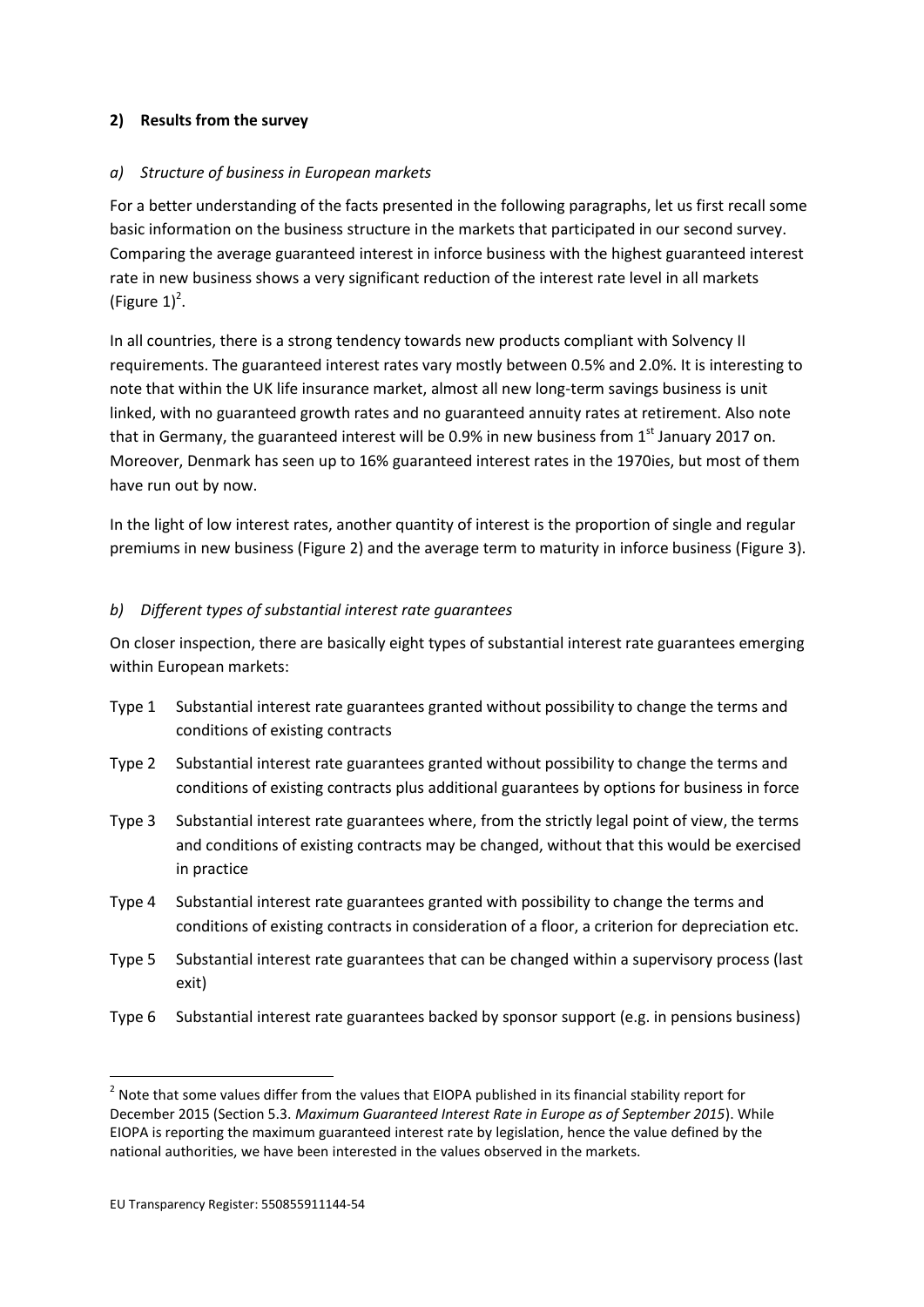- Type 7 Substantial interest rate guarantees backed by other protection schemes (e.g. provided by the industry or by public authorities)
- Type 8 No substantial interest rate guarantees are given.

We were interested in which type(s) of dominate(s) the business in the different markets (Figure 4).

## *c) Options*

In most European markets, there are a number of options on the guaranteed interest rate which policyholders can execute unilaterally. Basically, there are four different types of options:

- Options on increasing premiums
- Options on premature surrender
- Options on prolongation of guarantees
- Options on conversion to annuities

The persistent low interest rates have different impact on the guarantees granted with above options (Figure 5). As a rule, these options are subject to a considerable pressure exerted by low interest rates.

## *d) Local GAAP mechanisms for reduction of interest rate risk*

In some countries, there exist mechanisms in their local GAAP that require a reduction of interest rate risk. In Belgium for instance, there is the so called "knipperlichten" system that is calculated on the basis of the average rate of ten-year Belgian government bonds. Austrian life insurers calculate an additional reserve ("Zinszusatzrückstellung") by a simplified formula given by their supervisor. German undertakings have to establish additional reserves ("Zinszusatzreserve") for contracts with a guaranteed interest rate if that is higher than a reference rate. This reference rate is calculated as a ten year arithmetic average of a reference period of ten years of zero-coupon-Euro-swap rates with a duration of ten years. However, like in Austria, financing this additional reserve is a great challenge because of the unexpected dramatic decrease of the yields available from capital markets and as a direct implication of the reference rate. Undertakings may need to use hidden reserves in their assets to finance this additional expenditure.

## *e) LTG measures under Solvency II*

Most countries follow Solvency II requirements in their local statutory accounting framework so that a divergence appears rather unlikely. In some countries, however, this may be possible as local accounting requires additional reserves without taking into account Solvency II transitional measures, see above. Therefore, it is an interesting question to ask which of the long term guarantee measures (volatility adjustment, matching adjustment, transitional measure on risk-free interest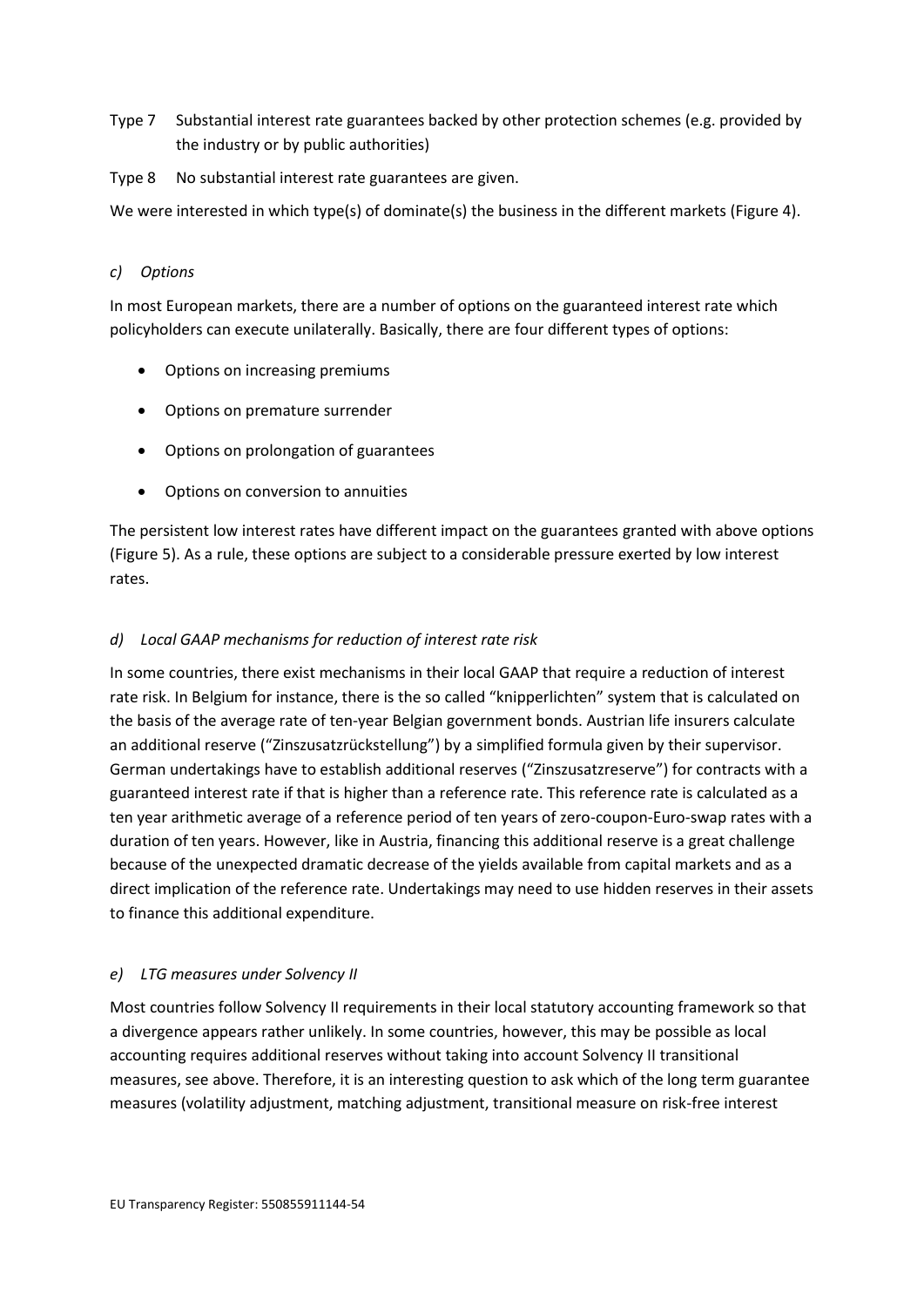rate, transitional measure on technical provisions) will be used to a large extent as from  $1<sup>st</sup>$  January 2016. Figure 6 provides some information on this.

## *f) Impact on capital investments and insurance payments*

As a consequence of Solvency II requirements, life insurers will be focussing on safe and long-term investments for the non-hedged traditional business. As a consequence, with higher inflation rates in the future, investment performances and insurance payments could detach from this development.

## **3) Conclusion**

The persistent low interest rates have a discernible influence on life insurance markets. For new business, the markets seem to have learnt their lessons and show the necessary reactions. However, an argument not to increase the pressure resulting from valuation could result from acknowledging the absence of a deep, liquid and transparent market for long durations, and the liability driven investment strategy. A stable valuation requirement during this period of low interest rate would allow companies to improve their resilience under reliable conditions and would prevent from a proactive behaviour. Ongoing discussions on negative interest rates, the ultimate forward rate or the last liquid point could prove counterproductive in this context.

It is important to note that implicit options in insurance contracts could lead to a heavy burden. Moreover, low interest rates have important influences on the local GAAP an on the asset management. In particular, there appears to be a need for long-term assets providing attractive terms, e.g. infrastructure investments. These could ensure that policyholders benefit from real value developments in order to compensate for inflation.

Taking into account the specific situation of existing policyholders is one of the major contributions to consumer protection – an issue that both the supervisor and AAE want to focus in future.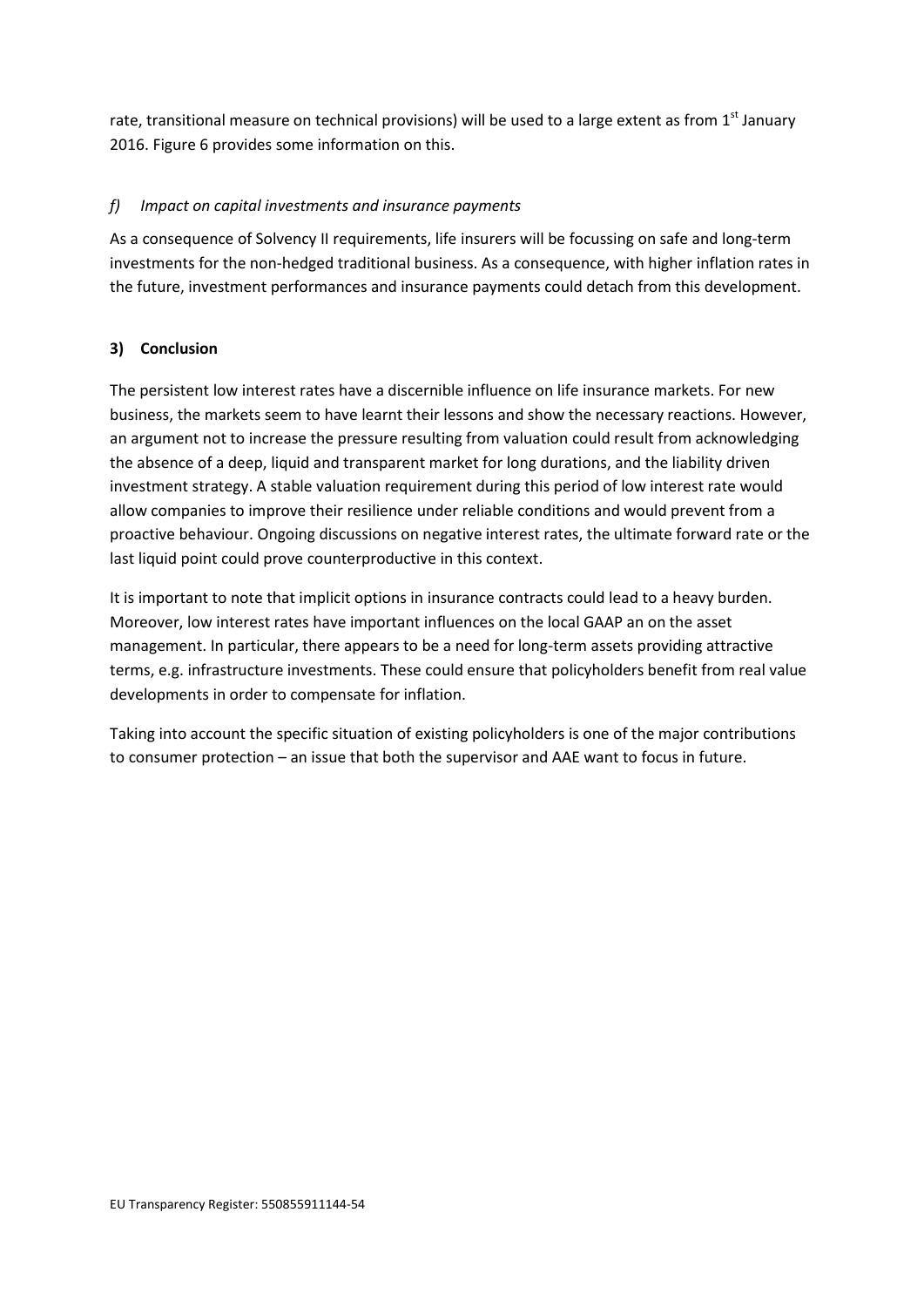#### **Charts and tables**



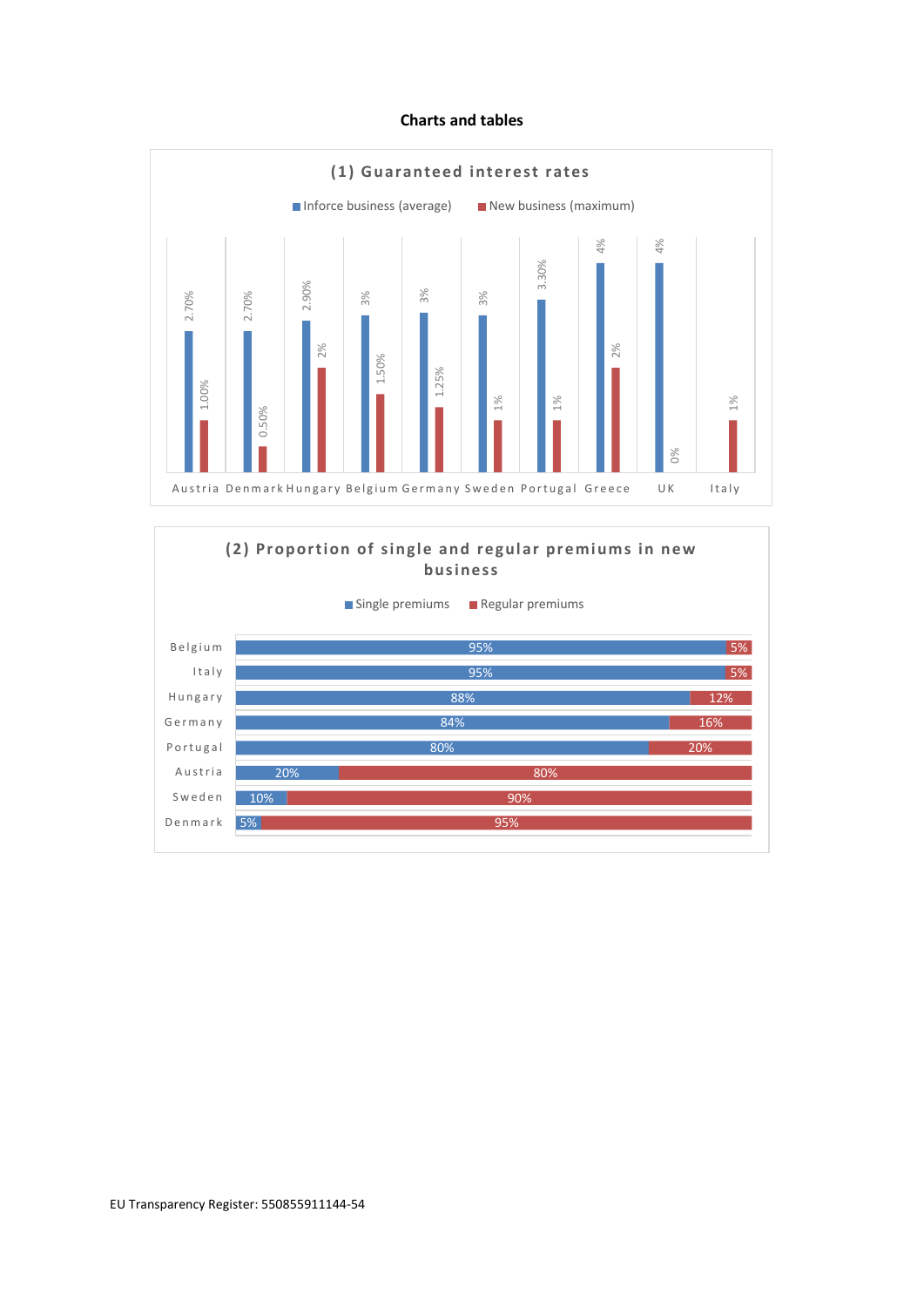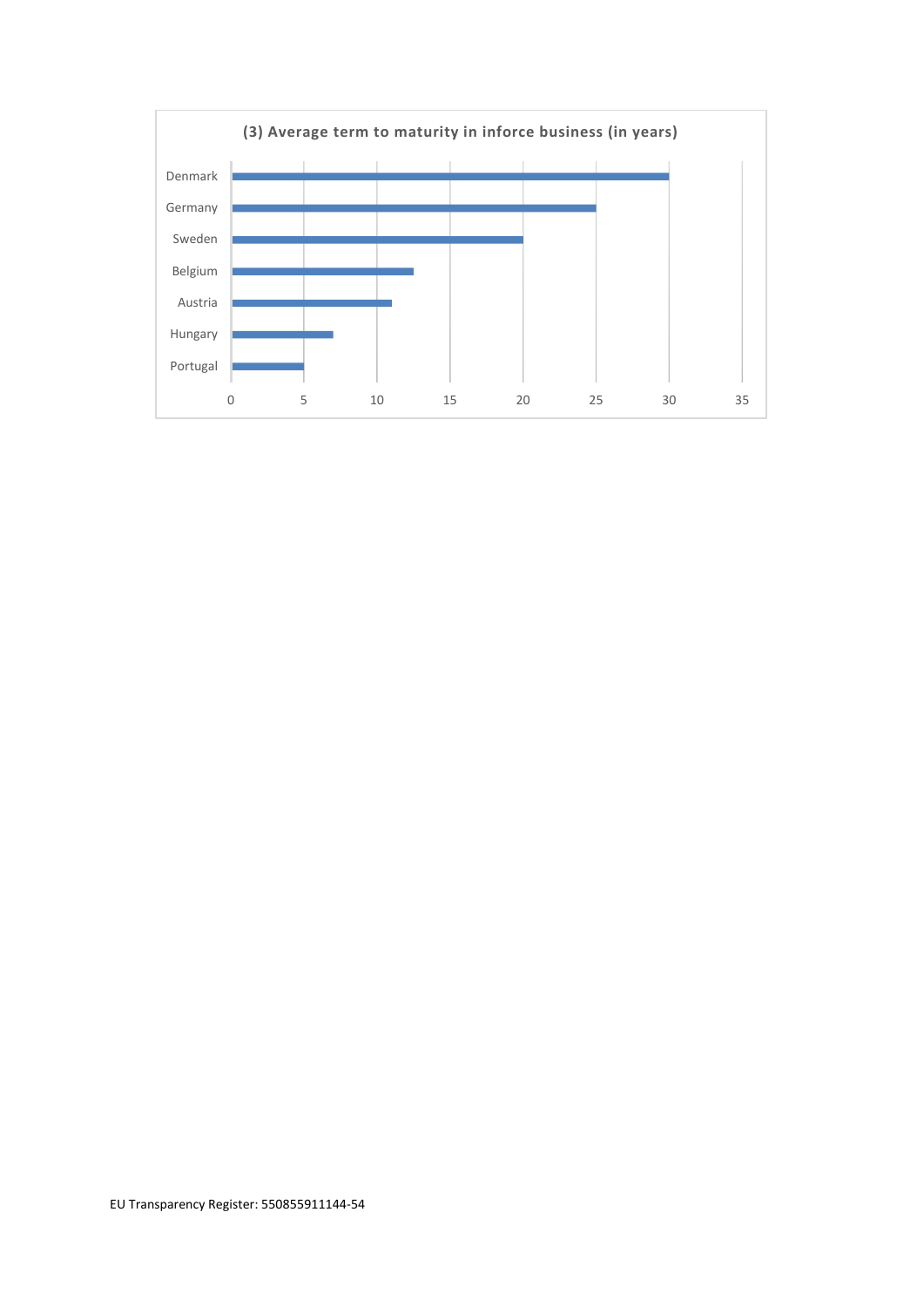

|          | Options on<br>increasing<br>premiums | Options on<br>premature<br>surrender | Options on<br>prolongation of<br>guarantees | Options on<br>conversion to<br>annuities |
|----------|--------------------------------------|--------------------------------------|---------------------------------------------|------------------------------------------|
| Austria  |                                      |                                      | $\circ$                                     | $\bullet$                                |
| Belgium  | $\circ$                              | $\bullet$                            | $\circ$                                     | $\bullet$                                |
| Denmark  | $\circ$                              |                                      | $\bullet$                                   | $\bullet$                                |
| Germany  |                                      |                                      | $\circ$                                     | $\bullet$                                |
| Greece   | $\bullet$                            |                                      | $\bigcirc$                                  |                                          |
| Hungary  | DO.                                  |                                      | $\circ$                                     | $\circ$                                  |
| Italy    | DO                                   | DO                                   | $\circ$                                     |                                          |
| Portugal |                                      | .                                    |                                             |                                          |
| Sweden   |                                      | DO                                   |                                             |                                          |